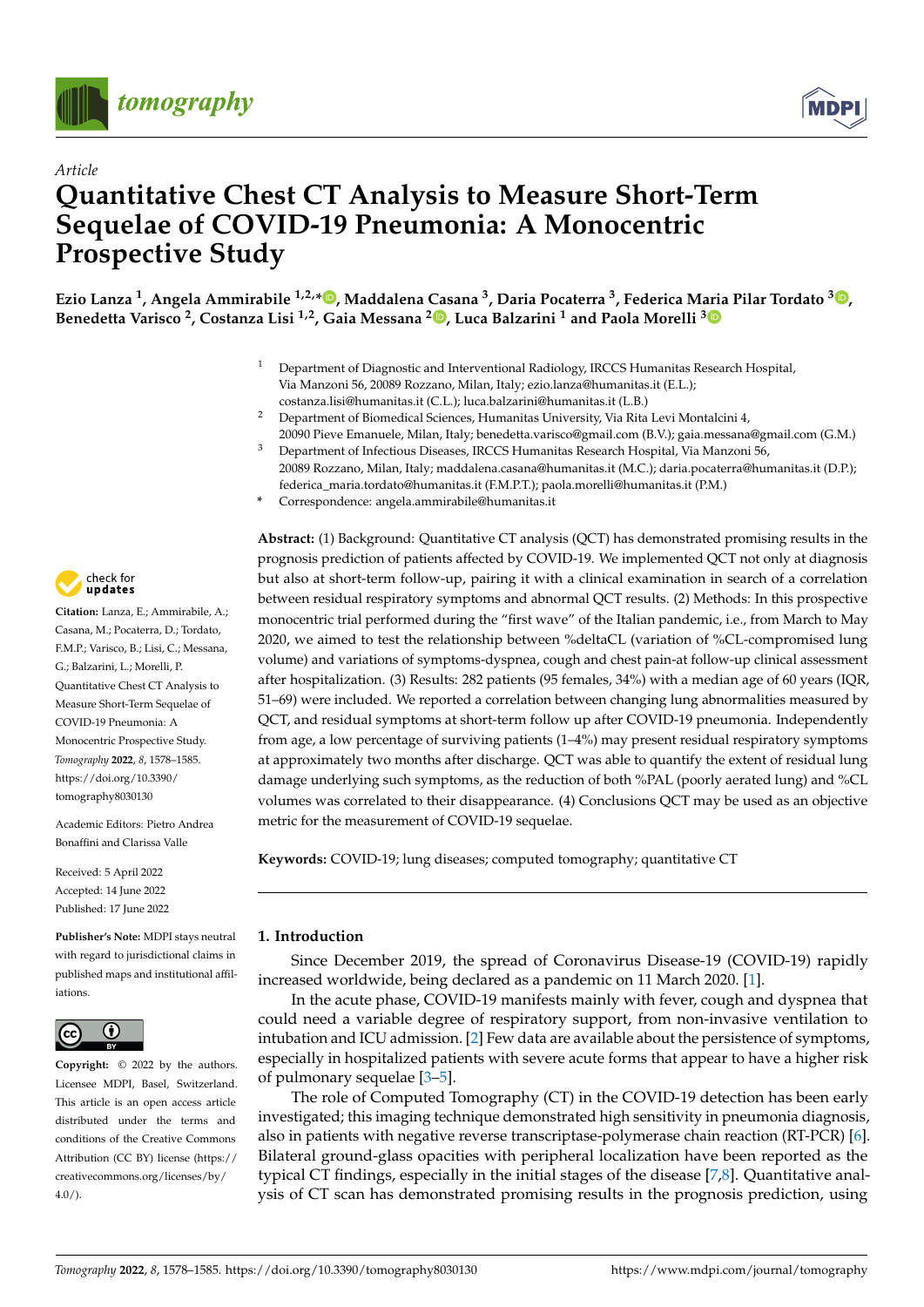segmentation algorithms and extraction of lung volumes according to Hounsfield Unit  $(HU)$  intervals  $[9-12]$  $[9-12]$ .

The scope of this prospective monocentric trial was to assess the evolution of respiratory symptoms at short-term follow-up in patients who survived the first wave of the Italian COVID-19 pandemic and to correlate them with the change of the appearance of lung parenchyma as measured by QCT.

#### **2. Materials and Methods**

#### *2.1. Patient Population and Study Design*

The Institutional Review Board (IRB) of Humanitas Clinical and Research Hospital approved this study. Each patient signed an informed consent agreeing to receive the proposed medical care.

This was a single-centre prospective study to assess the evolution pattern of COVID-19 pneumonia.

From March to May 2020, a period corresponding to the pandemic "first wave" in Italy, all patients hospitalized for COVID-19 pneumonia at our Institution received a chest CT upon acceptance to evaluate the disease severity according to an internal protocol approved by the IRB. Upon hospital discharge, all surviving patients were asked to participate in this follow-up study, involving (a) 30–60 days follow-up clinical assessment with a standard questionnaire regarding residual pneumonia symptoms (b) same day non-contrast chest CT.

Overall, inclusion criteria were as follows: (1) symptomatic COVID-19 with dyspnea, cough and chest pain, (2) microbiological confirmation of SARS-CoV-2 infection, (3) chest CT scan and complete laboratory tests at admission, (4) follow-up chest CT scan and simultaneous clinical assessment after discharge, (5) recorded pharmacological therapy during hospitalization. Patients whose chest CT showed respiratory artefacts influencing image analysis were excluded from the study.

Full laboratory, clinical and radiological data were recorded, including patients' demographics (age, sex, BMI, comorbidities) and hospitalization details (length of stay, type of pharmacological and oxygen therapy, complications). All the included patients were admitted in specialized clinical wards or in the intensive-care unit according to the disease severity; the time interval (days) from the onset of symptoms and the ER admission was also reported. The administered drugs were recorded either individually or in a generalized manner, i.e., antibiotics, anti-coagulants, antivirals or immunosuppressants.

#### *2.2. CT Protocol and Image Analysis*

Non-contrast chest CT examinations were acquired with a multidetector CT scanner (Philips Brilliance 64, Philips Healthcare, Amsterdam, Netherlands) with the following scanning parameters: tube voltage 120 kV, tube current 130–200 mAs, 240 mAs, collimation  $64 \times 0.25$ , pitch 1.4 mm. Reconstruction was performed with a slice thickness of 2.5 mm. Patients were scanned in the supine position with raised arms at full inspiration, if possible.

As previously described [\[13\]](#page-6-9), the anonymised images were exported to a segmentation suite for medical image computing performing semi-automated segmentation (3D Slicer) [\[14\]](#page-6-10), later validated or manually improved by experienced radiologists. Accurate lung segmentation included interstitial structures, segmentary vessels and bronchi and excluded the main pulmonary arteries and bronchi, pleural effusion, lung masses and mediastinal structures.

A quantitative analysis (QCT) of segmented structures was performed, according to the following criteria: depending on established ranges of Hounsfield Unit (HU), total lung volume was subdivided into hyperinflated from −1000 to −901 HU, normally aerated from −900 to −501 HU, poorly aerated (%PAL) from −500 to −101 HU, non-aerated (%NNL) from −100 to 100 HU. An additional key parameter namely compromised lung volume (% $CL = \%PAL + \%NNL$ ) was computed, as the sum of poorly aerated (%PAL) and non-aerated (%NNL) lung, which included pulmonary areas with a density ranging from −550 and 100 HU.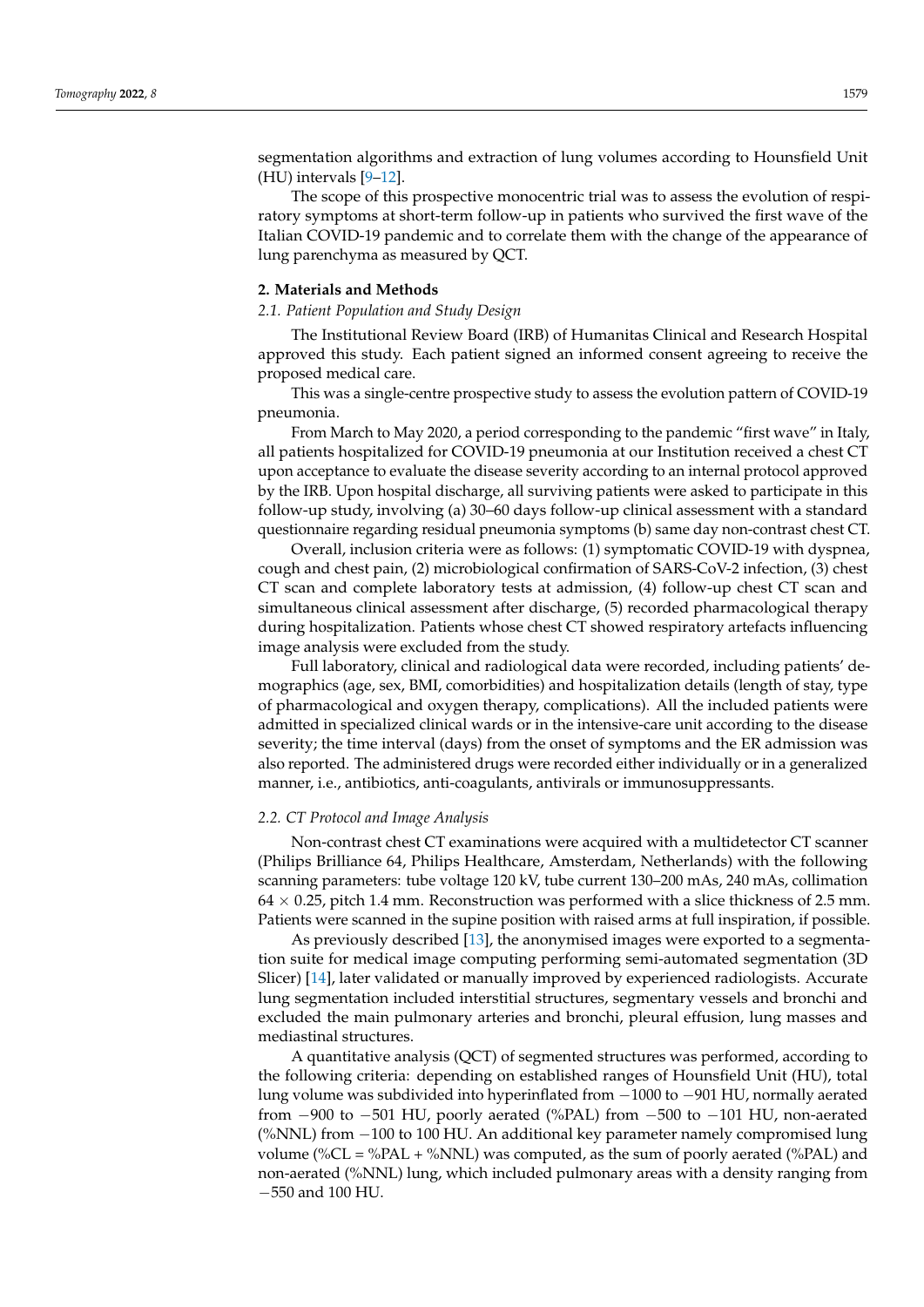The differences between %CL and %PAL values obtained between admission and follow-up CT scan were calculated for each patient (i.e., %deltaCL, %deltaPAL, with %delta = 100 (follow-up–admission)/admission).

## *2.3. Outcome*

The aim of our study was to test the relationship between %deltaCL and variations of symptoms-dyspnea, cough and chest pain-at follow-up clinical assessment after hospitalization.

#### *2.4. Statistical Analysis*

Descriptive statistics were carried out using frequencies and percentages for categorical variables and median and IQR for quantitative variables. We performed binomial logistic regression analyses, including residual symptoms of cough, dyspnea and thoracalgia as dependent variables, whereas potential predictors considered were: length of stay, cortisone administration, heparin administration, symptomatic days before hospitalization, oxygenation support, pre-existing lung pathology (smoking, COPD), diabetes, d-dimer > 250 ng/mL on the day of admission. The process of variable selection was carried out using both stepwise forward and backward methods of entry. Key variables locked in the respective analyses were %deltaCL and %deltaPAL in six different analyses. A cut-off *p* < 0.2 was considered for inclusion in the final model; *p* < 0.05 were considered significant.

STATA16 (StataCorp LP, College Station, TX, USA) was used for all analyses.

## **3. Results**

During the considered time interval, 510 patients were admitted for COVID-19 pneumonia at our Institution; 390 (76%) survived hospitalization. Of these, 336 agreed to participate in the study and 282 (95 females, 34%) with a median age of 60 years (IQR, 51–69) were ultimately included for having complete clinical and radiological data (Table [1\)](#page-2-0).

| Median (IQR) or Number of Observations $(\%)$ |  |  |
|-----------------------------------------------|--|--|
| 60(51, 69)                                    |  |  |
| 95(34%)                                       |  |  |
| 187 (66%)                                     |  |  |
| 7(4, 10)                                      |  |  |
| $11\%$ (6, 18)                                |  |  |
| $9\%$ (5, 14)                                 |  |  |
| $5\%$ $(4, 6)$                                |  |  |
| $4\%$ (3, 5)                                  |  |  |
| $-4\%(-11,-1)$                                |  |  |
| $-3\%(-9, -1)$                                |  |  |
| 9(7, 15)                                      |  |  |
| 39 (13%)                                      |  |  |
|                                               |  |  |
| 21(7%)                                        |  |  |
| 107(38%)                                      |  |  |
| $172(61\%)$                                   |  |  |
| 15(5%)                                        |  |  |
|                                               |  |  |
| 14(5%)                                        |  |  |
| 6(2%)                                         |  |  |
| 3(1%)                                         |  |  |
| 48 (42, 59)                                   |  |  |
| 33(25, 43)                                    |  |  |
|                                               |  |  |

<span id="page-2-0"></span>**Table 1.** Patients' demographics and clinical data.

IQR: interquartile range; %CL: compromised lung; %PAL: poorly aerated lung.

Median hospitalization was 9 days (IQR 7–15); 93 (33%) patients were discharged in 7 days, 206 (73%) before 14 days and 76 (27%) stayed more than 14 days.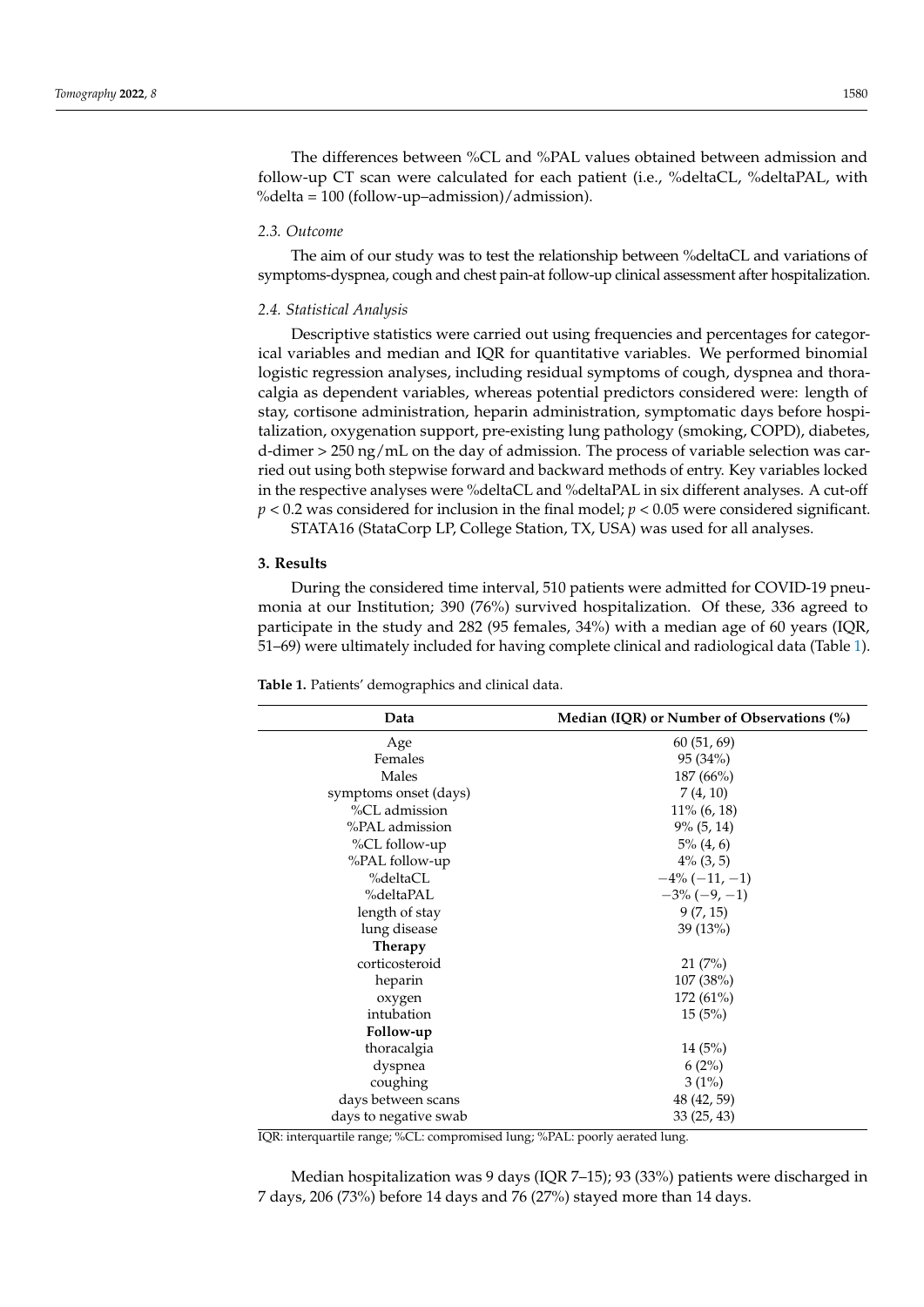Overall, 172 (61%) patients required oxygenation support; 15 (5%) were intubated; 110 (39%) patients maintained sufficient spontaneous oxygenation during observation and no (b) b) patients manufative samelem spontaneous oxygenation during observation and write the best supportive considering the support of the best supportive considering the supportive considering the available evidence at  $\frac{1}{2}$  (smoking, COPD); 48 (17%) were diabetic. and were not assisted with external oxygen. Thirty-nine (14%) had a pre-existing lung coverant, 172 (0176) patients required oxygenation

All patients received the best supportive care considering the available evidence at the time of this study; of note, 107 (38%) were treated with subcutaneous heparin at a sufficient dose to achieve an anticoagulant effect; 21 (7%) received corticosteroids.

Upon admission, all patients received non-contrast chest CT. After QCT of lung disease, median %CL was 11% (IQR 6–18%) of which median %PAL, representing ground-glass opacities, was 9% (IQR 5–14%).

235 patients (83%) showed elevated d-dimer as measured within 24 h from admission.

The median time interval between admission and follow-up visit including repeat CT The median time interval between admission and follow-up visit including repeat scan was 48 days (IQR 42–59). At control, 6 (2%) patients lamented residual dyspnea, 13 (4%) reported generalized chest pain and 3 (1%) had residual uncontrollable coughing. 13 (4%) reported generalized chest pain and 3 (1%) had residual uncontrollable coughing.

<span id="page-3-0"></span>Median follow-up QCT parameters were: 5 %CL (IQR 4–6%), 4 %PAL (IQR 3–5%); the Median follow-up QCT parameters were: 5 %CL (IQR 4–6%), 4 %PAL (IQR 3–5%); median differences were: %deltaCL 5% (IQR −11/−1%), %deltaPAL 3% (IQR −9/−1%). the median differences were: %deltaCL 5% (IQR −11/−1%), %deltaPAL 3% (IQR −9/−1%). (Figure [1\)](#page-3-0). (Figure 1).



Figure 1. CT scans of a 57 years old lady affected by COVID-19 pneumonia, treated with non-invasive sive oxygenation during 11 days of hospitalization. At admission, she lamented dyspnea at rest, oxygenation during 11 days of hospitalization. At admission, she lamented dyspnea at rest, cough, thoracalgia and fever. (A) Non-contrast CT scan ad admission showing typical bilateral ground-glass consolidation (B) QCT of the same scan highlighting in yellow the poorly aerated and in red the non-aerated lung volumes (C) three-dimensional view of the whole lungs. After 44 days, a CT scan shows significant improvement (D) with subtle residual ground-glass opacities and linear scarring, better outlined at QCT (**E**) and using 3D reconstruction (**F**). At the follow-up clinical assessment, the patient lamented persisting laboured breathing and abrupt intermittent coughing. Residual %CL and %PAL were 6% and 5%, consequently %deltaCL and −%deltaPAL −12% and −10%.

After binomial logistic regression analyses, the following variables were significant predictors of residual dyspnea: %deltaCL (OR 0.82, *p* = 0.03) and %deltaPAL (OR 0.81,  $p = 0.02$ ); thoracalgia was correlated with %deltaPAL (OR = 1.11,  $p = 0.02$ ) and length of hospitalization, either in the model with %delta CL (OR =  $0.85$ ,  $p = 0.04$ ) and %deltaPAL  $(OR = 0.84, p = 0.03)$ ; persistent coughing was associated with increasing age (OR 1.11,  $p = 0.04$ ). Results are detailed in Table [2.](#page-4-0)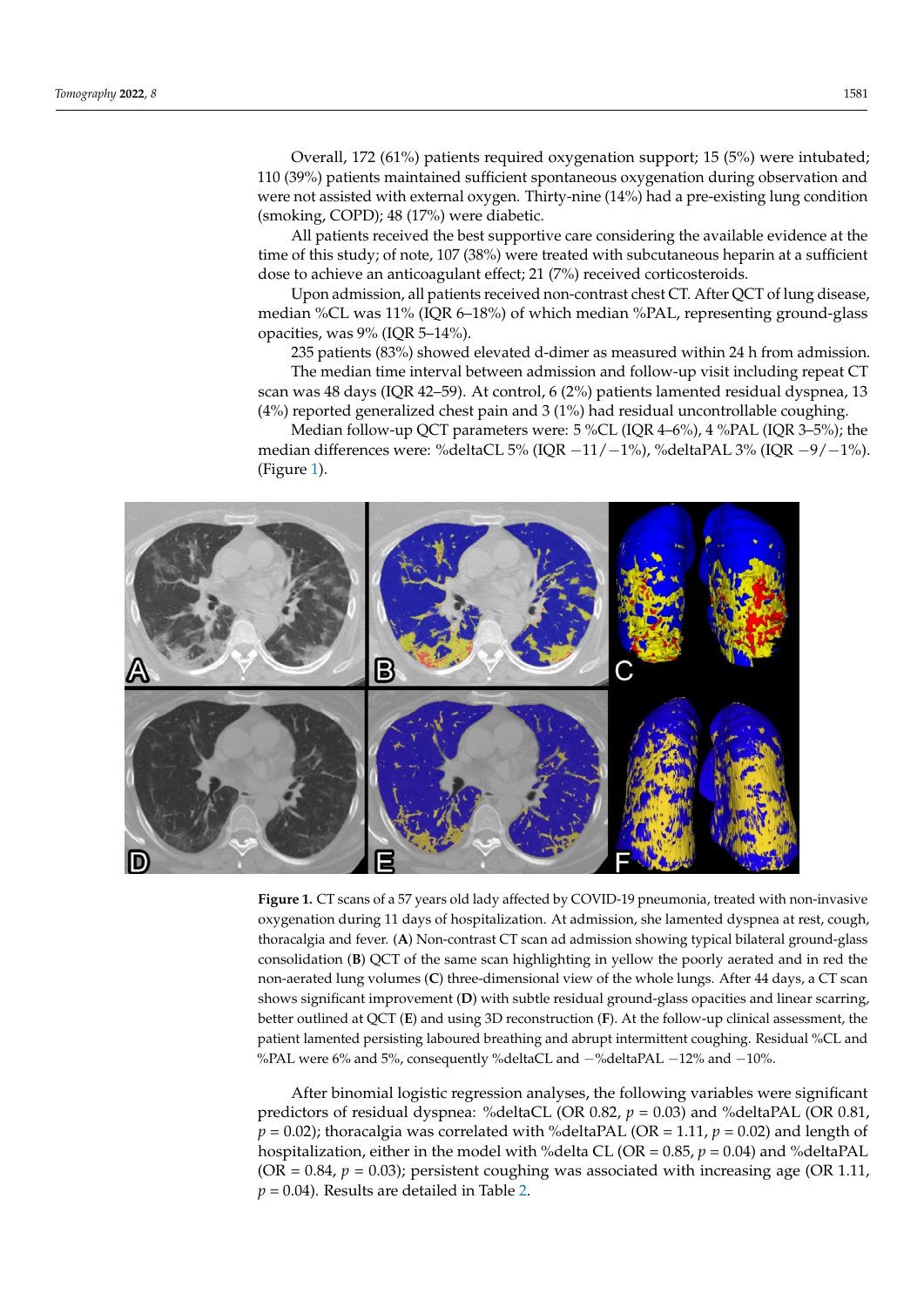|                      | <b>OR</b> | <b>SE</b> | $p$ -Value | 95% C.I. |        |  |
|----------------------|-----------|-----------|------------|----------|--------|--|
| <b>Dyspnea</b>       |           |           |            |          |        |  |
| %deltaCL             | 0.82      | 0.07      | $0.03*$    | 0.69     | 0.98   |  |
| Corticosteroid       | 8.50      | 8.38      | $0.03*$    | 1.23     | 58.63  |  |
| Lung disease         | 3.60      | 3.54      | 0.19       | 0.52     | 24.77  |  |
| Oxygen therapy       | 5.49      | 6.35      | 0.14       | 0.57     | 53.01  |  |
| $LR chi2(4) = 12.54$ |           |           |            |          |        |  |
| %deltaPAL            | 0.81      | 0.07      | $0.02*$    | 0.67     | 0.97   |  |
| Corticosteroid       | 7.47      | 7.06      | $0.03*$    | 1.17     | 47.63  |  |
| Oxygen therapy       | 6.38      | 7.26      | 0.10       | 0.69     | 59.38  |  |
| $LR chi2(3) = 11.25$ |           |           |            |          |        |  |
| Thoracalgia          |           |           |            |          |        |  |
| %deltaCL             | 1.05      | 0.03      | 0.08       | 0.99     | 1.11   |  |
| Length of stay       | 0.85      | 0.07      | $0.04*$    | 0.73     | 0.99   |  |
| Intubation           | 10.47     | 17.42     | 0.16       | 0.40     | 273.05 |  |
| Age                  | 0.95      | 0.02      | 0.06       | 0.90     | 1.00   |  |
| <b>Diabetes</b>      | 2.83      | 2.13      | 0.17       | 0.65     | 12.34  |  |
| $LR chi2(5) = 15.87$ |           |           |            |          |        |  |
| %deltaPAL            | 1.11      | 0.05      | $0.02*$    | 1.02     | 1.20   |  |
| Age                  | 0.95      | 0.02      | $0.05*$    | 0.90     | 1.00   |  |
| Intubation           | 10.63     | 16.75     | 0.13       | 0.48     | 233.21 |  |
| Length of stay       | 0.84      | 0.07      | $0.03*$    | 0.72     | 0.98   |  |
| <b>Diabetes</b>      | 2.92      | 2.20      | 0.16       | 0.67     | 12.81  |  |
| $LR chi2(5) = 18.64$ |           |           |            |          |        |  |
| Coughing             |           |           |            |          |        |  |
| %deltaCL             | 0.82      | 0.11      | 0.12       | 0.63     | 1.05   |  |
| Age                  | 1.10      | 0.06      | 0.06       | 1.00     | 1.22   |  |
| $LR chi2(2) = 9.25$  |           |           |            |          |        |  |
| %deltaPAL            | 0.77      | 0.11      | 0.08       | 0.58     | 1.04   |  |
| Age                  | 1.11      | 0.06      | $0.04*$    | 1.00     | 1.22   |  |
| $LR chi2(2) = 9.56$  |           |           |            |          |        |  |

<span id="page-4-0"></span>**Table 2.** Results from logistic regression analyses.

\* statistically significant; C.I. = confidence interval; LR = likelihood ratio; OR = odds ratio; SE = standard error.

Additionally, %deltaCL and %deltaPAL were significantly better in patients who were hospitalized for more than 7 days (*t*-test, *p* < 0.001, LOS < 7 days vs. LOS > 7 days).

## **4. Discussion**

We reported a correlation between changing lung abnormalities measured by QCT, and residual symptoms at short-term follow up after COVID-19 pneumonia. Our results highlighted how, independently from age, a low percentage of surviving patients (1–4%) may present residual respiratory symptoms at approximately two months after discharge. Of these, dyspnea was significantly correlated to the changes in lung impairment, as measured by the use of QCT. Specifically, a greater restoration of the normal lung architecture greatly lowered the risk of residual dyspnea. Length of hospital stay influenced residual thoracalgia, whereas age was the only significant predictor of residual coughing. No role could be highlighted for abnormal d-dimer documented at admission.

CT has played a central role in the diagnosis of COVID-19 for the presence of lung parenchymal abnormalities as signs of interstitial pneumonia, mainly bilateral GGOs with a subpleural distribution [\[15,](#page-6-11)[16\]](#page-6-12). In our analysis, we focused on the %PAL, representing ground-glass opacities and %CL representing overall lung impairment, considering the high frequency of these opacities and their persistence after the acute phase that can correlate with altered respiratory function [\[17](#page-6-13)[,18\]](#page-6-14).

Our study proved that precise quantification of lung abnormalities and their evolution over time can correlate to clinical data; this relationship has been extensively demonstrated through the use of CT scores in the early phases of the disease [\[19](#page-6-15)[–21\]](#page-6-16). In particular, the application of quantitative CT parameters has shown advantages over semi-quantitative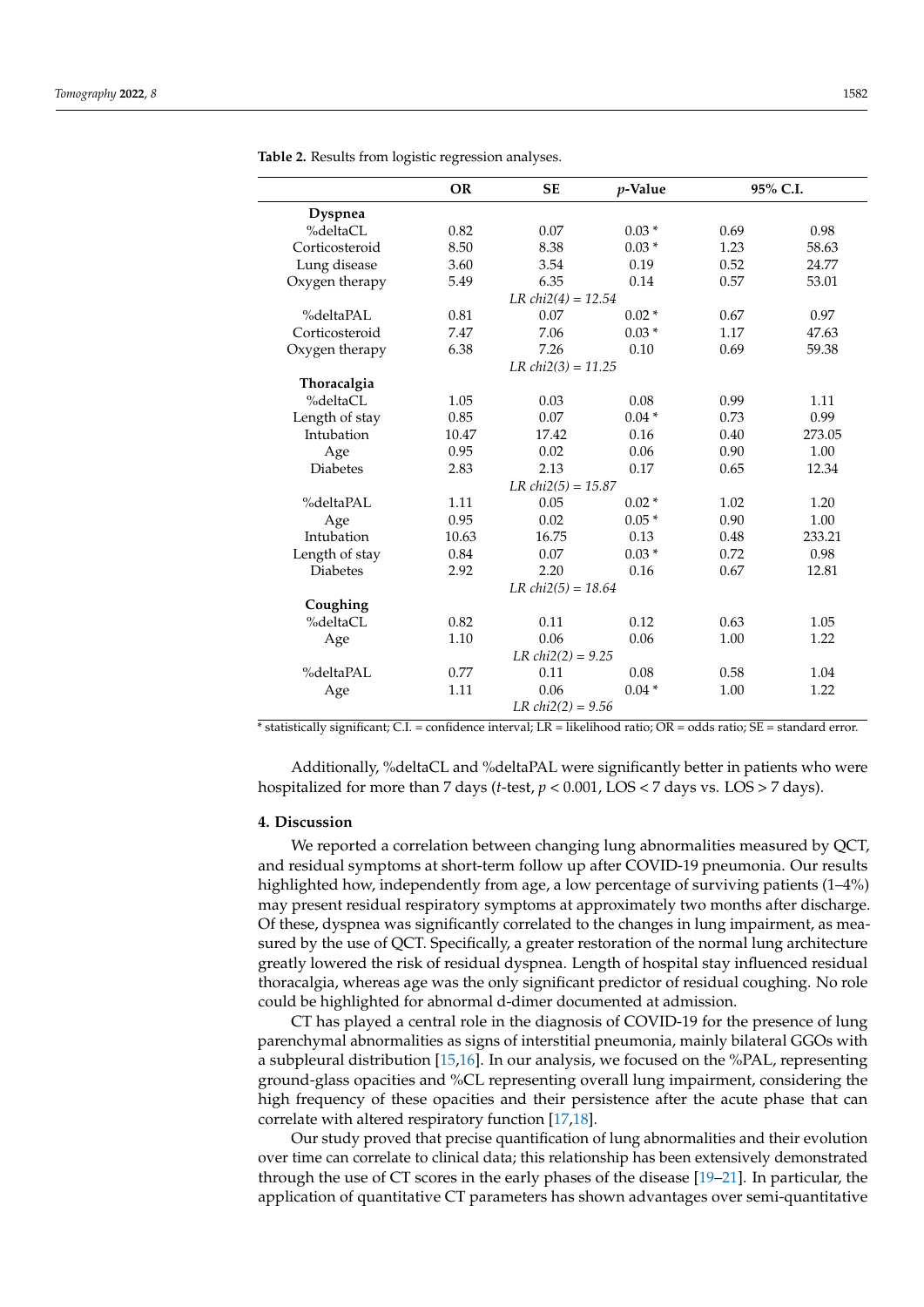visual evaluation in terms of accuracy [\[22\]](#page-7-0). Apart from diagnostic purposes, QCT can have a prognostic value, for example in the prediction of adverse outcomes during hospitalization, such as the need for supplemental oxygen, ICU admission or in-hospital mortality [\[13,](#page-6-9)[23–](#page-7-1)[26\]](#page-7-2). Considering the advantages of QCT and the dynamic evolution of COVID-19 on chest CT, temporal changes of COVID-19 features could be objectively monitored with serial CT scans and related to clinical types of the disease [\[27–](#page-7-3)[30\]](#page-7-4). To date, studies have focused mainly on a short-term follow-up to assess imaging findings after the acute phase, generally after 14 days, when gradual resorption of lesions begins and appears to be slower in severe cases [\[31–](#page-7-5)[33\]](#page-7-6).

To date, little is known about the long-term outcomes of COVID-19, mainly about sequelae of severe acute forms. The definitions "Post-COVID syndrome" or "Long-COVID" have been used to describe the persistence of symptoms more than three weeks from the diagnosis with an estimated incidence in the range 10–35% [\[34\]](#page-7-7). Respiratory manifestations have been included in the list of the most common symptoms, especially in patients hospitalized during the acute phase of the disease, and their frequencies are highly variable [\[35–](#page-7-8)[37\]](#page-7-9). We found residual symptoms persistence in approximately 7% of patients, a lower percentage compared to studies performed in the early convalescent phase. Two trials with a mean follow-up of 12 weeks after initial symptoms described persistent dyspnea in 20–29.5% of patients vs. 2% of our study. This difference could be explained by a much lower percentage of severe cases included in our study, with only 61% of patients requiring oxygenation vs. 100% and 76.7% in the aforementioned trials, and a lower degree of lung impairment [\[38,](#page-7-10)[39\]](#page-7-11). Instead, another prospective study with a 4 months follow-up found residual dyspnea in 5.5%, chest pain in 0.4% and cough in 2.5%, more in line with our results. Their cohort consisted of 238 patients, mainly non-severe cases (70.6%), with a comparable distribution of oxygenation needs (27.7% no supplemental oxygen, 63.5% oxygen support and 8.8% mechanical ventilation) [\[40\]](#page-7-12).

We are aware of some limitations of our study. First, further studies are needed in a larger cohort of patients and with a longer follow-up to make our results more representative. Then, during the first wave of the COVID-19 pandemic, there was not an established treatment regimen; these therapeutic differences could have influenced the prognosis and the outcome of the disease because therapy was generally carried out in patients with severe infection, prone to have major complications. Finally, our patients did not receive pulmonary function tests during the follow-up assessment, thus we cannot draw reliable conclusions regarding the impact of medical therapy.

In conclusion, we reported how a small percentage of patients surviving COVID-19 pneumonia develop residual respiratory symptoms at short term follow-up. QCT is able to quantify the extent of residual lung damage underlying such symptoms, as the reduction of both %PAL and %CL volumes is correlated to their disappearance. QCT may be used as an objective tool for confirmation of persisting lung injury after infection and indicate the need for prolonged medical therapy.

**Author Contributions:** Conceptualization, E.L., L.B. and P.M.; methodology, E.L., M.C. and D.P.; validation, E.L., F.M.P.T. and P.M.; formal analysis, E.L.; investigation, E.L., A.A., M.C. and C.L.; resources, C.L., G.M. and B.V.; data curation, A.A., C.L., G.M. and B.V.; writing—original draft preparation, A.A. and C.L.; writing—review and editing, A.A. and E.L.; supervision, E.L., L.B. and P.M. All authors have read and agreed to the published version of the manuscript.

**Funding:** This research received no external funding.

**Institutional Review Board Statement:** The study was conducted in accordance with the Declaration of Helsinki, and approved by the Institutional Review Board of Humanitas Clinical and Research Hospital, 25-3-2020, study number 2493 and sperimentation ID 1382.

**Informed Consent Statement:** Informed consent was obtained from all subjects involved in the study. Written informed consent has been obtained from the patients to publish this paper.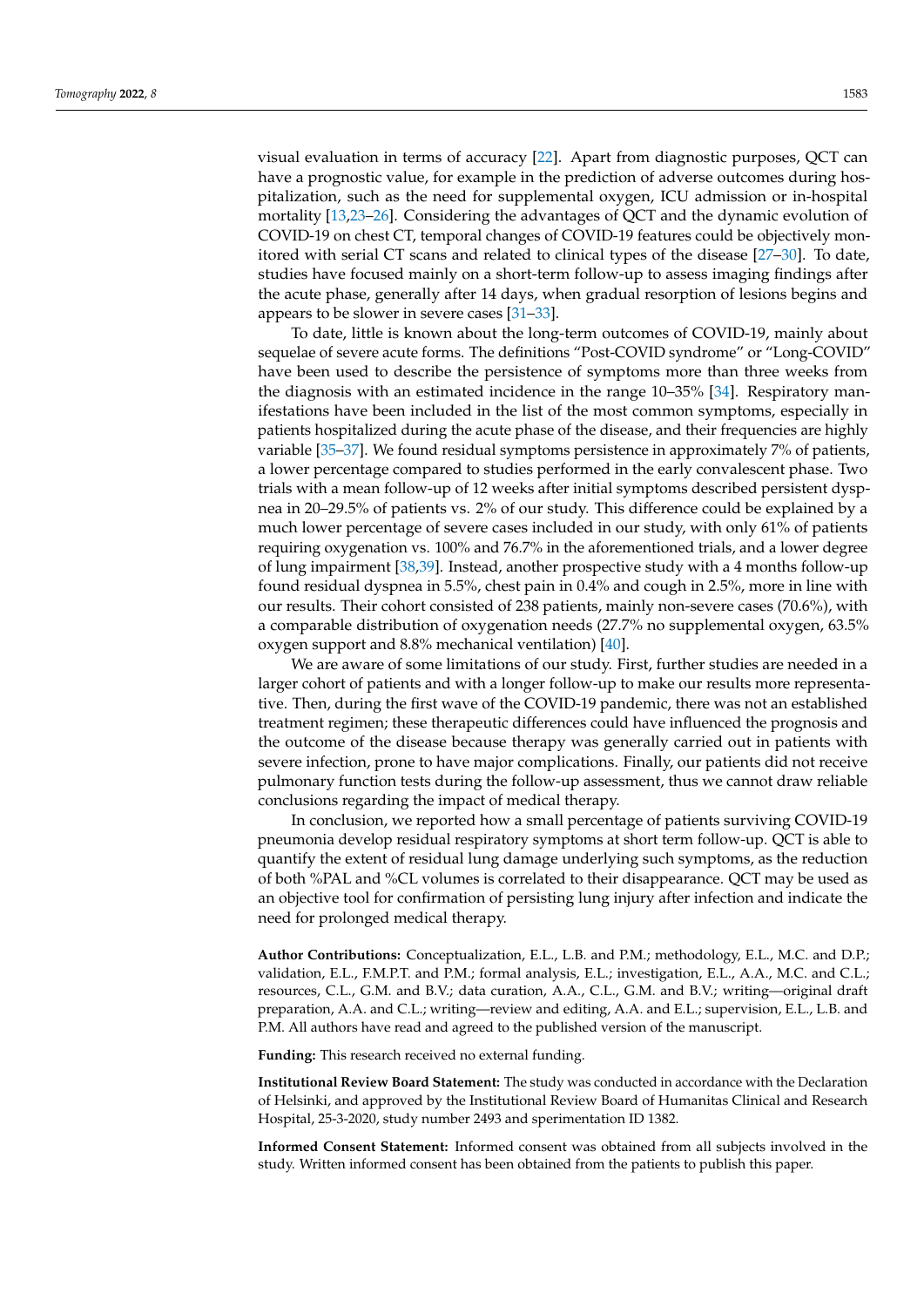**Data Availability Statement:** The authors declare that the data of this study are available from the corresponding author on reasonable request.

**Conflicts of Interest:** The authors declare no conflict of interest.

## **References**

- <span id="page-6-0"></span>1. Guan, W.-J.; Ni, Z.-Y.; Hu, Y.; Liang, W.-H.; Ou, C.-Q.; He, J.-X.; Liu, L.; Shan, H.; Lei, C.-L.; Hui, D.S.C.; et al. China Medical Treatment Expert Group for Covid-19 Clinical characteristics of coronavirus disease 2019 in china. *N. Engl. J. Med.* **2020**, *382*, 1708–1720. [\[CrossRef\]](http://doi.org/10.1056/NEJMoa2002032)
- <span id="page-6-1"></span>2. Huang, C.; Wang, Y.; Li, X.; Ren, L.; Zhao, J.; Hu, Y.; Zhang, L.; Fan, G.; Xu, J.; Gu, X.; et al. Clinical features of patients infected with 2019 novel coronavirus in Wuhan, China. *Lancet* **2020**, *395*, 497–506. [\[CrossRef\]](http://doi.org/10.1016/S0140-6736(20)30183-5)
- <span id="page-6-2"></span>3. Blanco, J.-R.; Cobos-Ceballos, M.-J.; Navarro, F.; Sanjoaquin, I.; Arnaiz de Las Revillas, F.; Bernal, E.; Buzon-Martin, L.; Viribay, M.; Romero, L.; Espejo-Perez, S.; et al. Pulmonary long-term consequences of COVID-19 infections after hospital discharge. *Clin. Microbiol. Infect.* **2021**, *27*, 892–896. [\[CrossRef\]](http://doi.org/10.1016/j.cmi.2021.02.019)
- 4. Meije, Y.; Duarte-Borges, A.; Sanz, X.; Clemente, M.; Ribera, A.; Ortega, L.; González-Pérez, R.; Cid, R.; Pareja, J.; Cantero, I.; et al. Hospital de Barcelona COVID-19 team Long-term outcomes of patients following hospitalization for coronavirus disease 2019: A prospective observational study. *Clin. Microbiol. Infect.* **2021**, *27*, 1151–1157. [\[CrossRef\]](http://doi.org/10.1016/j.cmi.2021.04.002)
- <span id="page-6-3"></span>5. Gautam, N.; Madathil, S.; Tahani, N.; Bolton, S.; Parekh, D.; Stockley, J.; Goyal, S.; Qureshi, H.; Yasmin, S.; Cooper, B.G.; et al. Medium-term outcome of severe to critically ill patients with SARS-CoV-2 infection. *Clin. Infect. Dis.* **2021**, *74*, 301–308. [\[CrossRef\]](http://doi.org/10.1093/cid/ciab341)
- <span id="page-6-4"></span>6. Ai, T.; Yang, Z.; Hou, H.; Zhan, C.; Chen, C.; Lv, W.; Tao, Q.; Sun, Z.; Xia, L. Correlation of Chest CT and RT-PCR Testing for Coronavirus Disease 2019 (COVID-19) in China: A Report of 1014 Cases. *Radiology* **2020**, *296*, E32–E40. [\[CrossRef\]](http://doi.org/10.1148/radiol.2020200642)
- <span id="page-6-5"></span>7. Ng, M.-Y.; Lee, E.Y.P.; Yang, J.; Yang, F.; Li, X.; Wang, H.; Lui, M.M.-S.; Lo, C.S.-Y.; Leung, B.; Khong, P.-L.; et al. Imaging Profile of the COVID-19 Infection: Radiologic Findings and Literature Review. *Radiol. Cardiothorac. Imaging* **2020**, *2*, e200034. [\[CrossRef\]](http://doi.org/10.1148/ryct.2020200034)
- <span id="page-6-6"></span>8. Kanne, J.P.; Little, B.P.; Chung, J.H.; Elicker, B.M.; Ketai, L.H. Essentials for Radiologists on COVID-19: An Update-Radiology Scientific Expert Panel. *Radiology* **2020**, *296*, E113–E114. [\[CrossRef\]](http://doi.org/10.1148/radiol.2020200527)
- <span id="page-6-7"></span>9. Cressoni, M.; Gallazzi, E.; Chiurazzi, C.; Marino, A.; Brioni, M.; Menga, F.; Cigada, I.; Amini, M.; Lemos, A.; Lazzerini, M.; et al. Limits of normality of quantitative thoracic CT analysis. *Crit. Care* **2013**, *17*, R93. [\[CrossRef\]](http://doi.org/10.1186/cc12738)
- 10. Wang, Y.; Chen, Y.; Wei, Y.; Li, M.; Zhang, Y.; Zhang, N.; Zhao, S.; Zeng, H.; Deng, W.; Huang, Z.; et al. Quantitative analysis of chest CT imaging findings with the risk of ARDS in COVID-19 patients: A preliminary study. *Ann. Transl. Med.* **2020**, *8*, 594. [\[CrossRef\]](http://doi.org/10.21037/atm-20-3554)
- 11. Noll, E.; Soler, L.; Ohana, M.; Ludes, P.-O.; Pottecher, J.; Bennett-Guerrero, E.; Veillon, F.; Goichot, B.; Schneider, F.; Meyer, N.; et al. A novel, automated, quantification of abnormal lung parenchyma in patients with COVID-19 infection: Initial description of feasibility and association with clinical outcome. *Anaesth. Crit. Care Pain Med.* **2020**, *40*, 100780. [\[CrossRef\]](http://doi.org/10.1016/j.accpm.2020.10.014) [\[PubMed\]](http://www.ncbi.nlm.nih.gov/pubmed/33197638)
- <span id="page-6-8"></span>12. Durhan, G.; Ardalı Düzgün, S.; Ba¸saran Demirkazık, F.; Irmak, ˙I.; ˙Idilman, ˙I.; Gülsün Akpınar, M.; Akpınar, E.; Öcal, S.; Telli, G.; Topeli, A.; et al. Visual and software-based quantitative chest CT assessment of COVID-19: Correlation with clinical findings. *Diagn. Interv. Radiol.* **2020**, *26*, 557–564. [\[CrossRef\]](http://doi.org/10.5152/dir.2020.20407) [\[PubMed\]](http://www.ncbi.nlm.nih.gov/pubmed/32876569)
- <span id="page-6-9"></span>13. Lanza, E.; Muglia, R.; Bolengo, I.; Santonocito, O.G.; Lisi, C.; Angelotti, G.; Morandini, P.; Savevski, V.; Politi, L.S.; Balzarini, L. Quantitative chest CT analysis in COVID-19 to predict the need for oxygenation support and intubation. *Eur. Radiol.* **2020**, *30*, 6770–6778. [\[CrossRef\]](http://doi.org/10.1007/s00330-020-07013-2) [\[PubMed\]](http://www.ncbi.nlm.nih.gov/pubmed/32591888)
- <span id="page-6-10"></span>14. Fedorov, A.; Beichel, R.; Kalpathy-Cramer, J.; Finet, J.; Fillion-Robin, J.-C.; Pujol, S.; Bauer, C.; Jennings, D.; Fennessy, F.; Sonka, M.; et al. 3D Slicer as an image computing platform for the Quantitative Imaging Network. *Magn. Reson. Imaging* **2012**, *30*, 1323–1341. [\[CrossRef\]](http://doi.org/10.1016/j.mri.2012.05.001)
- <span id="page-6-11"></span>15. Bao, C.; Liu, X.; Zhang, H.; Li, Y.; Liu, J. Coronavirus Disease 2019 (COVID-19) CT Findings: A Systematic Review and Meta-analysis. *J. Am. Coll. Radiol.* **2020**, *17*, 701–709. [\[CrossRef\]](http://doi.org/10.1016/j.jacr.2020.03.006)
- <span id="page-6-12"></span>16. Zhu, J.; Zhong, Z.; Li, H.; Ji, P.; Pang, J.; Li, B.; Zhang, J. CT imaging features of 4121 patients with COVID-19: A meta-analysis. *J. Med. Virol.* **2020**, *92*, 891–902. [\[CrossRef\]](http://doi.org/10.1002/jmv.25910)
- <span id="page-6-13"></span>17. Frija-Masson, J.; Debray, M.-P.; Boussouar, S.; Khalil, A.; Bancal, C.; Motiejunaite, J.; Galarza-Jimenez, M.A.; Benzaquen, H.; Penaud, D.; Laveneziana, P.; et al. Residual ground glass opacities three months after Covid-19 pneumonia correlate to alteration of respiratory function: The post Covid M3 study. *Respir. Med.* **2021**, *184*, 106435. [\[CrossRef\]](http://doi.org/10.1016/j.rmed.2021.106435)
- <span id="page-6-14"></span>18. So, M.; Kabata, H.; Fukunaga, K.; Takagi, H.; Kuno, T. Radiological and functional lung sequelae of COVID-19: A systematic review and meta-analysis. *BMC Pulm. Med.* **2021**, *21*, 97. [\[CrossRef\]](http://doi.org/10.1186/s12890-021-01463-0)
- <span id="page-6-15"></span>19. Francone, M.; Iafrate, F.; Masci, G.M.; Coco, S.; Cilia, F.; Manganaro, L.; Panebianco, V.; Andreoli, C.; Colaiacomo, M.C.; Zingaropoli, M.A.; et al. Chest CT score in COVID-19 patients: Correlation with disease severity and short-term prognosis. *Eur. Radiol.* **2020**, *30*, 6808–6817. [\[CrossRef\]](http://doi.org/10.1007/s00330-020-07033-y)
- 20. Lei, Q.; Li, G.; Ma, X.; Tian, J.; Wu, Y.F.; Chen, H.; Xu, W.; Li, C.; Jiang, G. Correlation between CT findings and outcomes in 46 patients with coronavirus disease 2019. *Sci. Rep.* **2021**, *11*, 1103. [\[CrossRef\]](http://doi.org/10.1038/s41598-020-79183-4)
- <span id="page-6-16"></span>21. Zhao, W.; Zhong, Z.; Xie, X.; Yu, Q.; Liu, J. Relation Between Chest CT Findings and Clinical Conditions of Coronavirus Disease (COVID-19) Pneumonia: A Multicenter Study. *AJR Am. J. Roentgenol.* **2020**, *214*, 1072–1077. [\[CrossRef\]](http://doi.org/10.2214/AJR.20.22976) [\[PubMed\]](http://www.ncbi.nlm.nih.gov/pubmed/32125873)